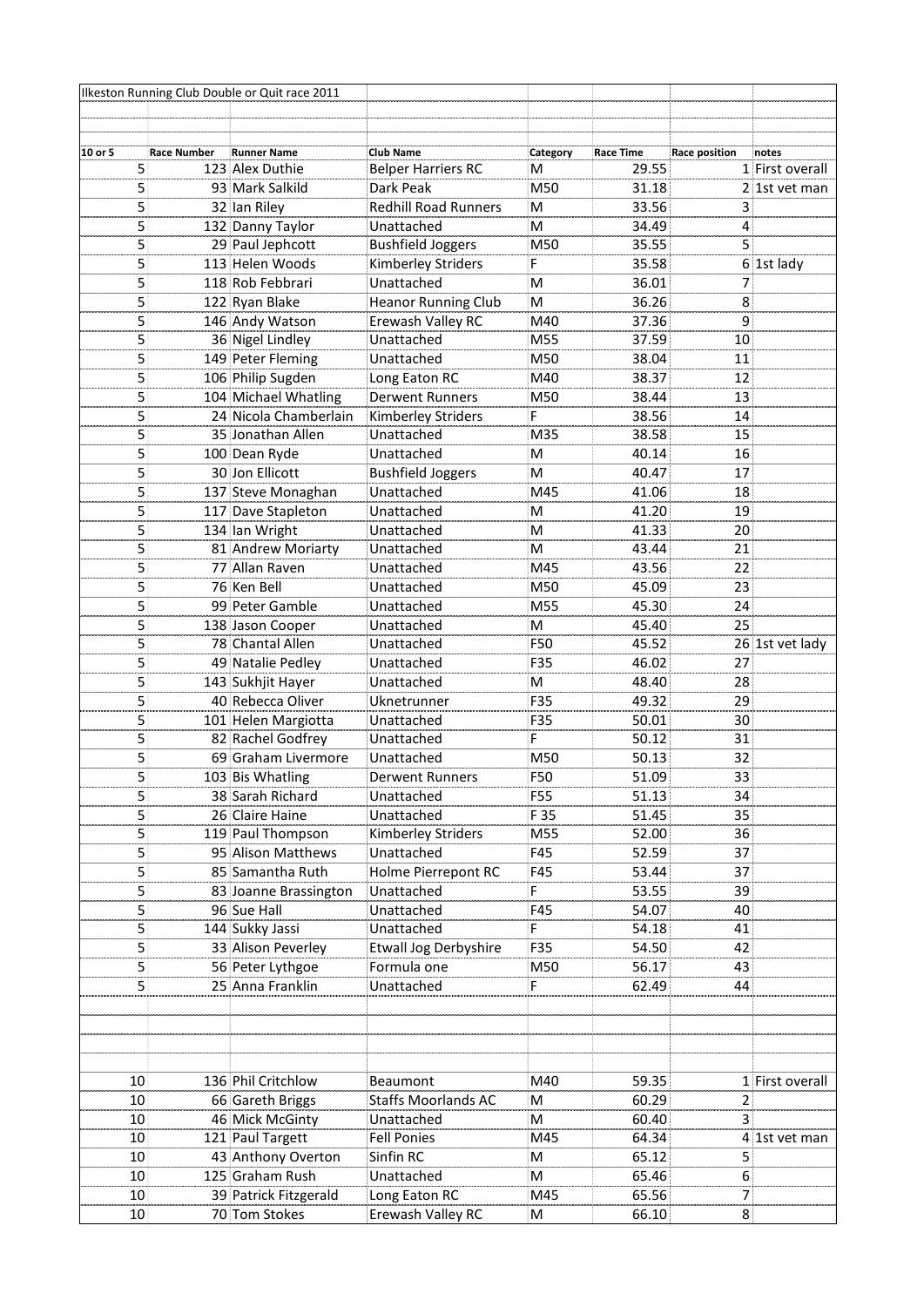|                 |                    | Ilkeston Running Club Double or Quit race 2011 |                            |          |           |                 |                 |
|-----------------|--------------------|------------------------------------------------|----------------------------|----------|-----------|-----------------|-----------------|
|                 |                    |                                                |                            |          |           |                 |                 |
|                 |                    |                                                |                            |          |           |                 |                 |
| 10 or 5         | <b>Race Number</b> | <b>Runner Name</b>                             | <b>Club Name</b>           | Category | Race Time | Race position   | notes           |
| 10 <sup>1</sup> |                    | 116 Michael Roe                                | Unattached                 | М        | 66.10     | 9.              |                 |
| 10 <sup>1</sup> |                    | 124 Alex Carlon                                | Unattached                 | м        | 66.25     | 10.             |                 |
| 10              |                    | 128 Matthew Tusa                               | Unattached                 | м        | 66.37     | 11              |                 |
| 10              |                    | 71 Anthony Madge                               | Grantham AC                | M55      | 67.03     | 12              |                 |
| 10              |                    | 145 Andy Kenyon                                | Erewash Valley RC          | M40      | 68.03     | 13              |                 |
| 10              |                    | 133 Garry Cooper                               | Unattached                 | М        | 68.27     | 14              |                 |
| 10              |                    | 94 Mike Daniels                                | <b>Bushfield Joggers</b>   | M        | 68.52     | 15              |                 |
| 10              |                    | 42 Luke Saxton                                 | Unattached                 | м        | 69.13     | 16              |                 |
| 10              |                    | 13 Trevor Allport                              | <b>Midland Masters</b>     | M55      | 69.44     | 17              |                 |
| 10              |                    | 97 Robert Lennox                               | Little Eaton Hornets       | M40      | 70.13     | 18              |                 |
| 10              |                    | 15 James Gilder                                | Unattached                 | M        | 71.02     | 19              |                 |
| 10              |                    | 2 Stephanie Isley                              | <b>Belper Harriers RC</b>  | F45      | 71.19     |                 | 20 1st lady     |
| 10              |                    | 107 Kevin Brailsford                           | Unattached                 | M60      | 71.33     | 21              |                 |
| 10              |                    | 109 Jason Ball                                 | Sinfin RC                  | M        | 72.50     | 22              |                 |
| 10              |                    | 8 Wayne Yearwood                               | <b>Ripley RC</b>           | M45      | 72.58     | 23              |                 |
| 10              |                    | 17 Stuart Oldfield                             | Unattached                 | M 40     | 73.12     | 24              |                 |
| 10              |                    | 88 Robert Newberry                             | Unattached                 | м        | 73.20     | 25              |                 |
| 10              |                    | 75 Matt Grant                                  | Unattached                 | м        | 73.22     | 26              |                 |
| 10              |                    | 126 Mark Stowell                               | Unattached                 | M45      | 73.30     | 27              |                 |
| 10              |                    | 11 Richard Mitson                              | <b>Notts AC</b>            | M40      | 74.02     | 28.             |                 |
| 10              |                    | 102 Paul Burchell                              | Long Eaton RC              | M50      | 74.20     | 29              |                 |
| 10              |                    | 89 Andrew Mucklestone Unattached               |                            | M40      | 74.43     | 30              |                 |
| 10              |                    | 141 Stephen Doleman                            | Unattached                 | M45      | 75.18     | 31              |                 |
| 10              |                    | 131 Rab Acid                                   | <b>Beeston AC</b>          | M55      | 75.28     | 32              |                 |
| 10              |                    | 105 Simon English                              | <b>Ripley RC</b>           | м        | 75.56     | 33              |                 |
| 10              |                    | 73 David Smith                                 | <b>Beeston AC</b>          | M50      | 76.38     | 34 <sup>1</sup> |                 |
| 10              |                    | 51 Richard Fildes                              | Sinfin RC                  | M50      | 77.05     | 35              |                 |
| 10              |                    | 59 Robert Cogings                              | Derby Triathlon Club       | M40      | 77.40     | 36              |                 |
| 10              |                    | 135 Damian Eyre                                | Unattached                 | M        | 77.46     | 37              |                 |
| 10              |                    | 98 Rob Pearce                                  | <b>Belper Harriers RC</b>  | M        | 78.08     | 38              |                 |
| 10              |                    | 148 Alan Smith                                 | <b>Heanor Running Club</b> | M55      | 78.34     | 39              |                 |
| 10              |                    | 84 Joanne Stocks                               | Redhill Road Runners       | F        | 78.56     | 40              |                 |
| 10              |                    | 67 Andrew Lager                                | <b>Shelton Striders</b>    | $\sf M$  | 79.05     | 41              |                 |
| 10              |                    | 112 Nick Wells                                 | Unattached                 | M40      | 79.19     | 42              |                 |
| 10              |                    | 44 David Greenwell                             | Uknetrunner                | M45      | 79.20     | 43              |                 |
| 10              |                    | 92 Lorraine Salkild                            | Holme Pierrepont RC        | F45      | 79.24     |                 | 44 1st vet lady |
| 10              |                    | 16 James Ashby                                 | Unattached                 | M40      | 79.29     | 45              |                 |
| 10              |                    | 50 Phil Nicholson                              | <b>Bushfield Joggers</b>   | M45      | 79.44     | 46              |                 |
| 10              |                    | 91 Evelyn Vickery                              | Unattached                 | F35      | 80.01     | 47              |                 |
| 10              |                    | 60 Lucy Goss                                   | Sinfin RC                  | F        | 80.03     | 48              |                 |
| 10              |                    | 54 Anthony Staniland                           | <b>Sutton Harriers</b>     | M70      | 80.21     | 49:             |                 |
| 10              |                    | 14 David Keegan                                | <b>Shelton Striders</b>    | M60      | 81.05     | 50              |                 |
| 10              |                    | 111 Ryan Ball                                  | <b>Ripley RC</b>           | м        | 81.20     | 51              |                 |
| 10              |                    | 80 Michael Jesson                              | Unattached                 | M        | 81.21     | 52              |                 |
| 10              |                    | 140 Nick Radford                               | Unattached                 | М        | 81.29     | 53              |                 |
| 10              |                    | 18 Richard Masters                             | Unattached                 | М        | 81.33     | 54.             |                 |
| 10 <sub>1</sub> |                    | 64 Colin Lewis                                 | Erewash Valley RC          | M55      | 82.13     | 55              |                 |
| 10              |                    | 147 Antony Dorr                                | <b>Beeston AC</b>          | M        | 82.25     | 56              |                 |
| 10              |                    | 23 Chris Jones                                 | Unattached                 | M        | 82.29     | 57              |                 |
| 10              |                    | 87 Sarah Cadenas                               | Central AC                 | F        | 82.39     | 58              |                 |
| 10              |                    | 63 Lara Beardsley                              | Unattached                 | F35      | 82.45     | 59              |                 |
| 10              |                    | 90 John Pryor                                  | Unattached                 | M45      | 83.18     | 60              |                 |
| 10              |                    | 3 Ian Daws                                     | Unattached                 | M60      | 83.40     | 61              |                 |
| 10              |                    | 19 Ross Devereux                               | Unattached                 | M        | 83.44     | 62              |                 |
| 10              |                    | 53 Colin Bones                                 | Redhill Road Runners       | M55      | 84.03     | 63              |                 |
| 10              |                    | 61 Gilly McLoughlin                            | <b>KADS</b>                | F35      | 86.43     | 64              |                 |